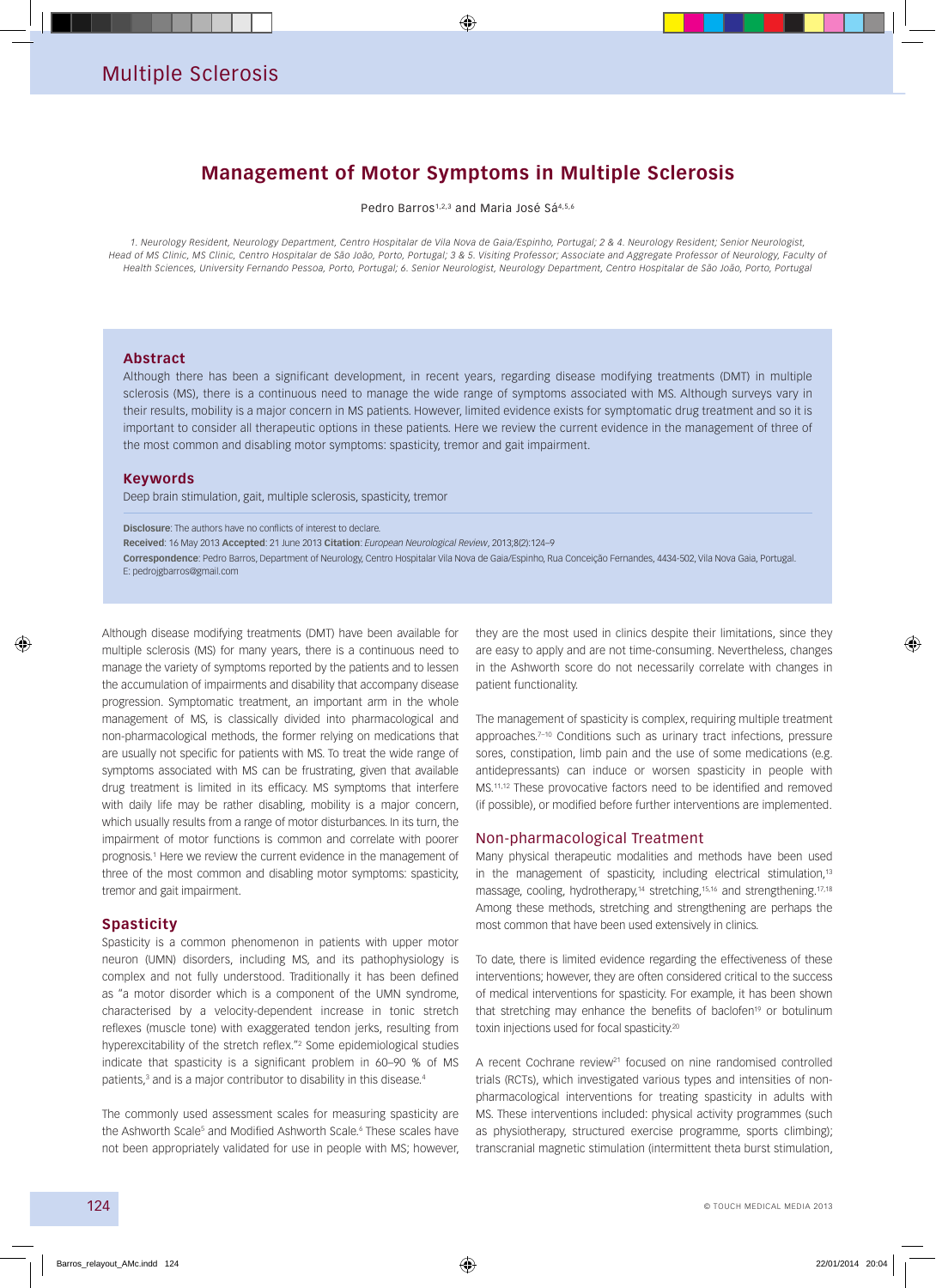| <b>Drug</b> | <b>Mechanism of Action</b>                 | Evidence                                                                 | Side Effects                       |
|-------------|--------------------------------------------|--------------------------------------------------------------------------|------------------------------------|
| Baclofen    | $\gamma$ aminobutyric acid $\beta$ agonist | The evidence that baclofen leads to an improvement in clinical           | Low tone                           |
|             |                                            | measures of spasticity compared with placebo is limited;                 | Weakness                           |
|             |                                            | in only two $24.25$ of five studies, statistically significantly more    | <b>Drowsiness</b>                  |
|             |                                            | patients improved when on baclofen than on placebo                       | Fatigue                            |
| Tizanidine  | $\alpha$ 2 adrenergic receptor agonist     | Effective in the short term and less likely to cause muscle              | Fatigue                            |
|             |                                            | weakness. <sup>26,27</sup> The evidence of benefit in the medium term is | Dry mouth                          |
|             |                                            | less strong <sup>28</sup>                                                | Hepatitis                          |
| Diazepam    | Benzodiazepine                             | No more effective than other drugs with which it was                     | Somnolence                         |
|             |                                            | compared, <sup>29,30</sup> significantly more side effects               | Dependence                         |
| Dantrolene  | Not fully understood, it probably acts     | The evidence is weak that has any effect on spasticity, and comes        | Weakness                           |
| sodium      | on skeletal muscle by interfering with     | from unblinded comparisons <sup>31</sup>                                 | Gastrointestinal symptoms          |
|             | the release of calcium from the            |                                                                          | (both side effects are common with |
|             | sarcoplasmic reticulum                     |                                                                          | dantrolene sodium)                 |

### **Table 1: Anti-spastic Drugs Commonly Used in Multiple Sclerosis**

repetitive transcranial magnetic stimulation); electromagnetic therapy (pulsed electromagnetic therapy; magnetic pulsing device), transcutaneous electrical nerve stimulation (TENS); and whole body vibration (WBV). All studies scored 'low' on the methodological quality assessment – the results suggest that all non-pharmacological therapies included had limited evidence, or even no evidence, in improving spasticity in people with MS. However, caution should be used in the interpretation of the results, due to the poor methodological quality of all the included studies. More research is needed to determine the usefulness of these interventions before they can be recommended as routine treatments.

### Pharmacological Treatment

The current clinical practice regarding the treatment of spasticity in MS is highly variable. A Cochrane review<sup>22</sup> revealed that the lack of a sensitive, reliable, and functionally and symptomatically relevant assessment tool for spasticity has contributed to the inconclusive results of placebo-controlled trials (PCTs) attempting to document the efficacy of anti-spastic agents that are in widespread use. Comparative studies have been similarly inconclusive. No firm recommendations could be made from this systematic review. However, in clinical practice, we think that it is preferable to manage spasticity with a single agent, whenever possible.23 In *Table 1*24–31 we review the more common anti-spastic oral medications.

None of the comparative studies showed superiority of any of these drugs. Other agents, including gabapentin,<sup>32</sup> clonidine<sup>33</sup> and corticosteroids<sup>34</sup> have undergone small uncontrolled studies, with inconsistent results.

The use of cannabis has recently been widely advocated. There are multiple studies, and the truth is that a positive risk–benefit has not yet been sufficiently demonstrated. Still, it seems that although average improvements in symptoms are small, some patients do seem to show marked improvement and may be designated as 'cannabinoid responders'.<sup>35</sup> In a recent trial designed to test the efficacy of Sativex<sup>®</sup> (delta-9-tetrahydrocannabinol + cannabidiol) in advanced MS patients with severe spasticity,<sup>36</sup> 73 % of patients had a 30 % improvement at least once in a 4-week period. Another study (19-week randomised, placebo-controlled)<sup>37</sup> in patients with MS and with spasticity refractory to current treatment, reported that when Sativex was used as add-on therapy for 4 weeks, 48 % of patients experienced a 20 % improvement; patients continuing with Sativex showed significantly better outcomes

after 19 weeks than the placebo group. In view of the prevalence of MS, and the frequency and severity of spasticity in this condition, there is clearly a need for well-designed, large-scale studies focused on patient functioning as an outcome.

Some MS patients have chronic and severe spasticity that is unresponsive to therapeutic doses of the aforementioned anti-spastic drugs, or experience intolerable side effects. In these cases, the use of an intrathecal baclofen pump is an option. The benefits of intrathecal baclofen therapy for managing severe spasticity may include a reduction in spasticity, improvement in the ability to sit in a wheelchair, as well as stand and walk, and improved nursing care.<sup>38</sup> Limitations include its cost as well as the risk of complications, such as infection or pump dysfunction. When spasticity is focal, botulinum toxin injections may be indicated. It has been reported that botulinum toxin type A can reduce focal spasticity in people with MS.39

### **Tremor**

Tremor is a common problem in MS.40 Two main studies assessed its prevalence in MS patients: Alusi et al.41 examined 100 MS patients from a London MS clinic and found tremor in 58 % of patients; Pittock et al.42 found tremor in 25.5 % (severe in 3 %) in 200 MS patients living in Olmsted County, Minnesota.

Tremor in MS can involve the head, neck, vocal cords, trunk and limbs, whereas involvement of the tongue, jaw or palate is rare.<sup>43</sup> The two most prevalent tremor forms are postural and intention tremor; rest and Holmes (or 'rubral') forms are uncommon. In the two main prevalence studies, the tremor most frequently affected the arms; for instance, Alusi et al. described that 36 % of patients suffered from bilateral arm tremor.41 The predominance of action tremors points to the cerebellum and its connections as the most likely source of tremor production, whereas the rarity of rest tremor argues against an involvement of the basal ganglia.<sup>44-47</sup> Fahn et al.<sup>48</sup> developed the most comprehensive tremor scale for non-parkinsonian tremor, and this is the scale most often used to assess MS-related tremor.

There are physical aids as well as certain lifestyle changes that may be helpful in patients with mild tremor. Electromagnetic fields, limb cooling, physiotherapy, weight bracelets, orthoses and specialised software may offer some symptomatic relief. For example, physiotherapeutic approaches, such as arm cooling, appear to reduce tremor severity.49,50 The effect of peripheral sustained cooling on intention tremor was first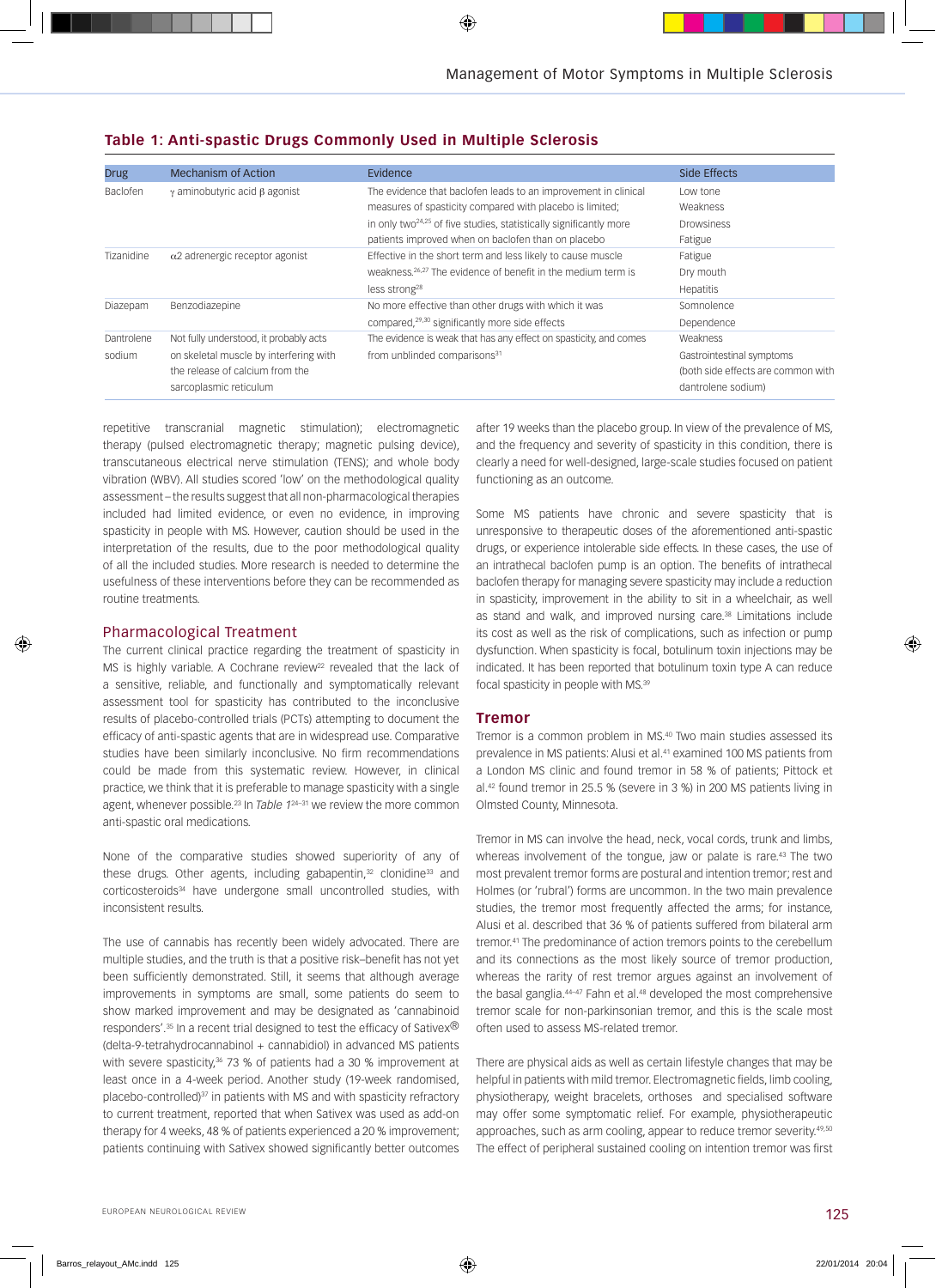### **Table 2: Studies on Deep Brain Stimulation of the Ventral Intermediate Nucleus for Multiple Sclerosis Tremor**

| <b>Study</b>                        | Number of<br><b>Patients</b> | Follow up        | Assessment                                                                         | <b>Tremor Reduction</b><br>(% Patients) | <b>Functional Improvement</b><br>(% Patients)                   |
|-------------------------------------|------------------------------|------------------|------------------------------------------------------------------------------------|-----------------------------------------|-----------------------------------------------------------------|
| Nguyen and Degos <sup>82</sup>      |                              | 17 months        | Clinical tremor and functional rating scales                                       | 100 %                                   | 100 %                                                           |
| Siegfried and Lippitz <sup>83</sup> | 9                            | Not reported     | Not reported                                                                       | 100 %                                   | Not reported                                                    |
| Benabid et al. <sup>84</sup>        | 4                            | $\geq 6$ months  | Clinical tremor rating scale                                                       | 0 %                                     | Not reported                                                    |
| Geny et al. <sup>85</sup>           | 13                           | 13 months (mean) | Clinical tremor and functional rating scales                                       | 69 %                                    | 92 %                                                            |
| Montgomery et al. <sup>86</sup>     | 14                           | Variable         | Clinical tremor rating scale                                                       | 100 %                                   | Not reported                                                    |
| Schulder et al. <sup>87</sup>       | 5                            | $\geq 6$ months  | Clinical tremor rating scale, patient self<br>assessment of functional improvement | 100 %                                   | 60 %                                                            |
| Taha et al. <sup>88</sup>           | $\overline{2}$               | 10 months (mean) | Clinical tremor rating scale                                                       | 100 %                                   | Not reported                                                    |
| Schuurman et al. <sup>79</sup>      | 5                            | 6 months         | Clinical tremor and functional rating scales                                       | 60-100 %                                | 0%                                                              |
| Krauss et al. <sup>89</sup>         | $\overline{2}$               | 12 months (mean) | Clinical tremor rating scales; assessment<br>of video tapes                        | 100 %                                   | Not reported                                                    |
| Matsumoto et al. <sup>90</sup>      | 3                            | 3 to 12 months   | Clinical tremor and functional rating scales;<br>movement analysis tool            | 100 %                                   | 0%                                                              |
| Berk et al.91                       | 12                           | 12 months        | Clinical tremor rating scale, patient self-<br>assessment questionnaire            | Significant<br>(not individualised)     | No significant<br>improvement                                   |
| Schuurman et al. <sup>92</sup>      | 5                            | $\leq$ 5 years   | Frenchay Activities Index                                                          | Not individually reported               | Not reported                                                    |
| Hassan et al. <sup>78</sup>         | 3                            | 12 years         | Clinical tremor rating scale                                                       | 100 %                                   | Two patients with sustained<br>tremor control for about 5 years |

after two different intensities of sustained cooling of the arm. Although the effects of cooling on intention tremor are temporary, both studies showed that they persist for at least 30 minutes and can be useful before performing activities of daily life.

### Medical Treatment

Tremor in MS patients is difficult to manage and often frustrating because drug treatment with currently available medication is unsuccessful in most cases. Most of the published literature on medical treatment consists of case reports and uncontrolled open-label studies characterised by small patient samples and short duration of drug intake.<sup>40</sup>

The effect of propranolol, isoniazid and ethanol on tremor in three MS patients was evaluated by Koller et al.<sup>51</sup> in a double-blind crossover trial, which did not find beneficial effect for any of the treatments. Two doubleblind PCTs using isoniazid have been published;52,53 functional improvement was achieved by Bozek et al.<sup>52</sup> but at the expense of very high doses (up to 1,200 mg per day), and consequently, several adverse effects (AE). 54-56

Improvement of tremor was found in seven patients in a small, singleblind, PCT with carbamazepine; however, no functional improvement was mentioned.57 In a placebo-controlled, double-blind, crossover study using ondansetron, tremor reduction was described in 12 out of 16 MS patients, with functional improvement in nine.<sup>58</sup> However, no positive effects were described in another study.<sup>59</sup> In the same way, a small clinical trial has failed to show beneficial with dolasetron, another 5-HT3 receptor antagonist.<sup>60</sup> No functionally significant improvement in MS-associated tremor was achieved with orally administered cannabis extracts<sup>61,62</sup> or oral D9-tetrahydrocannabinol.<sup>63</sup>

Recently, in both a case series and an open-label study, a reduction of cerebellar tremor was reported in patients with MS treated with levetiracetam.64,65 However, a randomised, placebo-controlled, doubleblind, crossover study neither found a significant decrease in tremor severity nor an improvement in functionality in 14 patients with MSrelated tremor treated with this drug.<sup>66</sup> Therefore, the clinical relevance

of levetiracetam in the treatment of MS tremor remains unclear. Sechhi et al.<sup>67</sup> evaluated the safety and potential beneficial effect of topiramate as monotherapy or adjunctive therapy to carbamazepine in nine MS-patients with cerebellar tremor; they concluded that topiramate may be useful for the management of cerebellar tremor and emphasised that a prospective PCT in this kind of tremor is warranted. Similarly, topiramate has been reported to provide relief in cerebellar signs in a case report of a 33-yearold female MS patient.<sup>68</sup> Recently, 23 MS patients with upper-limb tremor were randomised in a crossover design to receive botulinum toxin type A or placebo at baseline and the reverse treatment at 12 weeks. There was a significant improvement after botulinum toxin, which provides class III evidence that targeted injection of botulinum toxin type A is associated with significant improvement in MS-related upper limb tremor.<sup>69</sup>

### Surgical Treatment

As already stated, pharmacotherapy in general has been disappointing and stereotactic neurosurgery is becoming increasingly popular. However, MS tremor surgical studies are limited, with results hampered by an absence of selection criteria, unspecified outcome measures, and variable, predominantly short-term follow up.<sup>70-75</sup> This may explain conflicting results, with some studies revealing a disappointing prognosis with progressive disability in most patients,<sup>76,77</sup> while a recent deep brain stimulation (DBS) study reported 5-year permanent tremor relief.<sup>78</sup> No systematic review has been published.

The surgical treatment options for tremor in MS are stereotactic thalamotomy and DBS, most frequently of ventral intermediate nucleus (VIM) of the thalamus. There are three trials in which thalamotomy and DBS have been compared in MS patients.<sup>79-81</sup> Schuurman et al.<sup>79</sup> did not find significant differences between thalamotomy and DBS in functional outcome for a subgroup of MS patients. In a non-randomised study, conducted by Bittar et al.,<sup>80</sup> thalamotomy was a more efficacious surgical treatment for intractable MS tremor (78 % tremor reduction for postural tremor and 72 % for intention tremor) than the DBS group (64 % tremor reduction for postural tremor and 36 % for intention tremor) after a mean follow-up period of 15–16 months. However, the incidence of persistent neurological deficits was also higher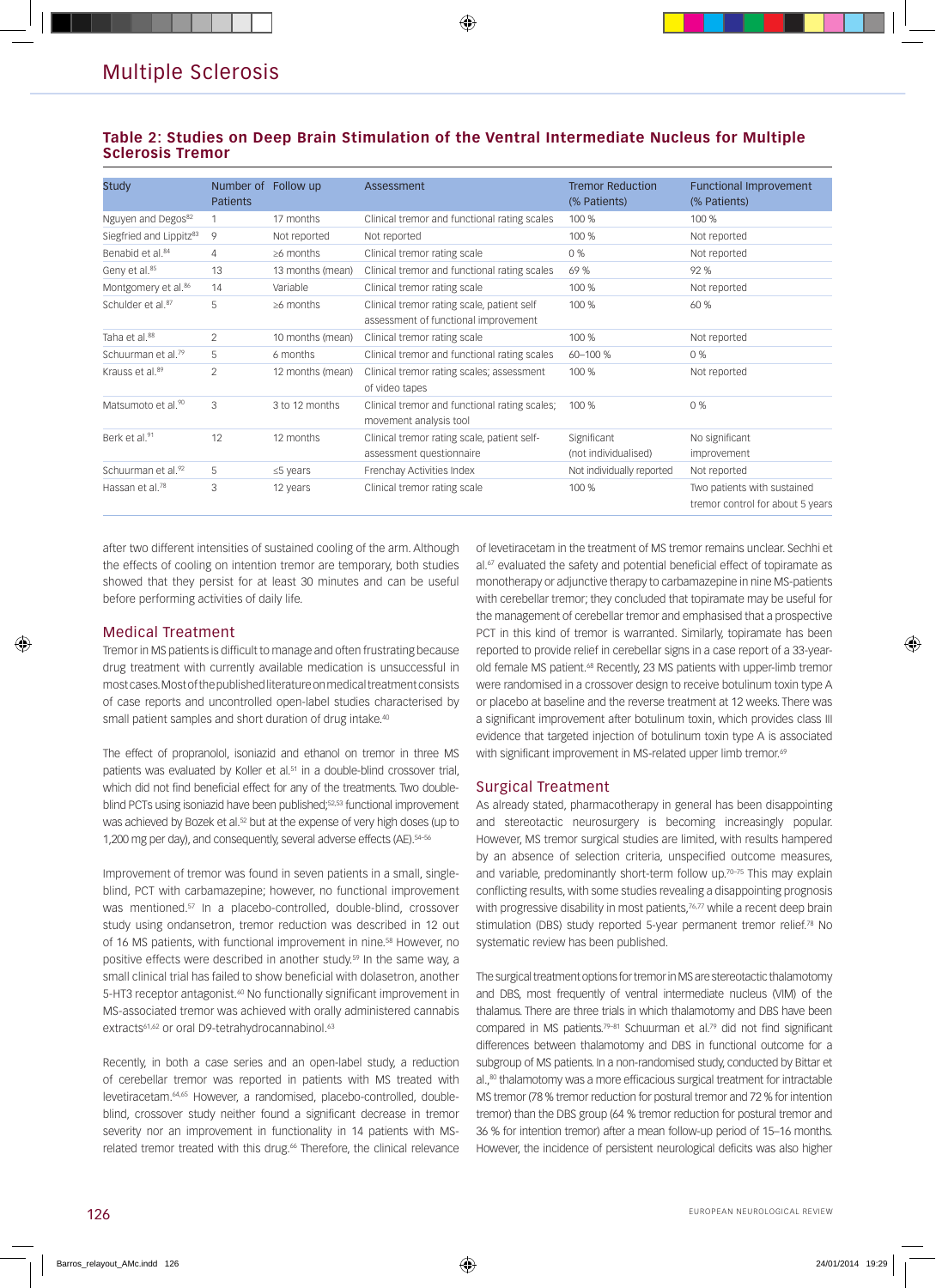in patients receiving lesional surgery. In a more recent study, Yap et al.81 concluded that both thalamotomy and thalamic DBS were comparable procedures for tremor suppression and that AEs occurred with both methods. Although larger clinical trials comparing both interventions are needed, currently, DBS is widely accepted as the preferred surgical strategy (see *Table 2*82–92). DBS for patients with disabling tremor caused by MS has been tried in other targets – such as the caudal zona incerta: the small number of patients included precludes definitive conclusions.<sup>93,94</sup>

In MS tremor, there is a variable contribution of ataxia to the overall tremor phenotype.<sup>95,96</sup> Ataxic tremor responds poorly to both stimulation and lesioning, which may explain why MS tremor responds so variably to stimulation. According to many authors, dissociating tremor from cerebellar dysfunction using selected clinical tests would be the main factor toward successful treatment.<sup>97,98</sup> In accordance with these data, in a recent prospective study, Hosseini et al.<sup>99</sup> have confirmed the higher efficacy of VIM DBS treatment of kinetic tremor in the subgroup of MS patients with minor or absent cerebellar dysfunction. Predicting which patients will benefit remains difficult to ascertain – some groups advocate the use of tremor frequency analysis during movement tasks as a method to identify patients likely to benefit from surgery.100 Careful selection of patients with disabling, particularly upper limb, tremor is critical for favourable outcome, although guidelines have not yet been proposed.<sup>101</sup> In conclusion, DBS is a treatment option for patients with disabling MS-related tremor; however, the expectations of a significant long-term tremor reduction are modest and variable, which should be considered when treatment is offered.

### **Gait Impairment**

Gait abnormalities are common in people with MS and these abnormalities affect activity, participation and quality of life. Annual direct medical costs for MS with gait impairment average nearly \$21,000 (€15,458) per patient in the US.102 Decreased mobility is also associated with higher absenteeism rates,<sup>103</sup> thus raising indirect costs, which also include lost income from eventual unemployment, which is often related to impaired mobility.102,104 Gait dysfunction is so common and so important in people with MS that its assessment is of major importance in the two most commonly used measurement scales of MS-related disability and disease progression: the Expanded Disability Status Scale (EDSS) and the Multiple Sclerosis Functional Composite (MSFC).

Several studies revealed that MS patients present a number of gait abnormalities such as: decreased step length,<sup>105,106</sup> decreased cadence,<sup>105-107</sup> reduced joint motion<sup>106,108,109</sup> and more variability of most gait parameters.<sup>110</sup> These abnormalities result in reduced gait speed,<sup>105,107-110</sup> reduced walking endurance,<sup>111</sup> an increased metabolic cost of walking<sup>112</sup> and reduced community mobility.<sup>113</sup>

It is extremely important to understand which functional system(s) is (are) involved in gait dysfunction, since multiple neurological abnormalities may contribute to it. A number of standardised measures can and should be used to identify patients with gait dysfunction, including observational and three-dimensional gait analysis and instrumented walkways. For example, these tools can help to differentiate MS patients with pyramidal dysfunction from patients with cerebellar dysfunction.114 The different therapeutic options (pharmacological and non-pharmacological) that have demonstrated to improve gait dysfunction should be used to address the specific impairments disclosed from gait analysis.

Lower extremity weakness likely contributes to slow walking speed, reduced walking endurance and increased energy expenditure during walking.107,108

When weakness is identified as a significant contributor to gait dysfunction, exercise-based therapies, hip and ankle orthoses and functional electrical stimulation may improve walking. Exercise-based therapies include resistance training,<sup>115,116</sup> aerobic training and bodyweight-supported treadmill training.<sup>117</sup> Gait abnormalities that are primarily the result of isolated weakness of the hip flexor or ankle dorsiflexor muscles can be treated with the appropriate orthosis. For example, foot drop impairs foot clearance during the swing phase of gait, decreasing gait safety and efficiency, limiting mobility and increasing the risk of falls;<sup>118</sup> an ankle–foot orthosis may substantially improve the gait of a person with MS and foot drop.

Besides abnormalities related to pyramidal tract lesion, the other functional system that most often contributes to gait dysfunction in MS is the cerebellum and its connections. Gait ataxia is extremely difficult to treat; patients are usually best managed with the use of an assistive device, such as a straight cane or walker, which can improve gait by increasing an individual's base of support, thus proving greater postural stability.

### Reduced Gait Velocity

Dalfampridine (a potassium channel blocker that improves conduction in demyelinated nerves) extended release (ER) tablets for use at 10 mg twice daily was approved by the US Food and Drug Administration (FDA) and by the European regulatory authorities for the improvement of walking ability in patients with MS (EDSS 4–7), as demonstrated by an increase in walking speed in two phase III randomised trials. A total of 35–43 % of patients treated with dalfampridine-ER were 'timed walk responders', defined as having a faster walking speed for at least three of four double-blind treatment period visits than the maximum speed for five off-drug visits compared with 8 % to 9 % of patients in the placebo group.119,120 Sustained improvement in the time taken to walk 8 metres was used as the main indicator for walking improvement. Patients should be evaluated after 2 weeks and treatment should be stopped for those who have not shown an improvement; treatment should also be stopped if a patient's walking ability worsens or if the patient does not report any benefit. Use of this drug may be limited by its cost.

Using dalfampridine-ER concomitantly with disease-modifying treatments (DMTs) is safe and effective; 63 % of patients in the dalfampridine-ER phase III clinical trials were taking DMTs and no differences in efficacy were noted.121,122 Dalfampridine-ER can also be used with medications for other MS symptoms and comorbidities. AEs, which occurred in at least 5 % of patients in controlled clinical trials, included urinary tract infection, insomnia, dizziness, headache, nausea, asthenia, back pain and balance disorder. The medication is contraindicated in patients with a history of seizure. To maintain appropriate risk–benefit ratio, dalfampridine is also contraindicated in patients with moderate or severe renal impairment. With 10 mg twice daily, seizure risk in mild renal impairment is unknown, but it is possible that plasma levels are elevated enough to approach those seen with a high dose, thereby increasing seizure risk.

### **Conclusion**

A limited evidence base exists for symptomatic drug treatment in MS and it seems unlikely for many treatment modalities to ever undergo a full clinical trial in MS patients providing 'gold standard' type evidence (class I evidence). Multiple symptoms usually co-exist, producing a complex pattern of disability and therefore a detailed assessment and characterisation of symptoms is essential. It is important to consider all therapeutic options – not just drug treatment – but also contributions from other disciplines and it is important to remember that treatment should not be restricted to patients with severe disability but should also be directed to those with potential to improve, even if only for the short to medium term.  $\blacksquare$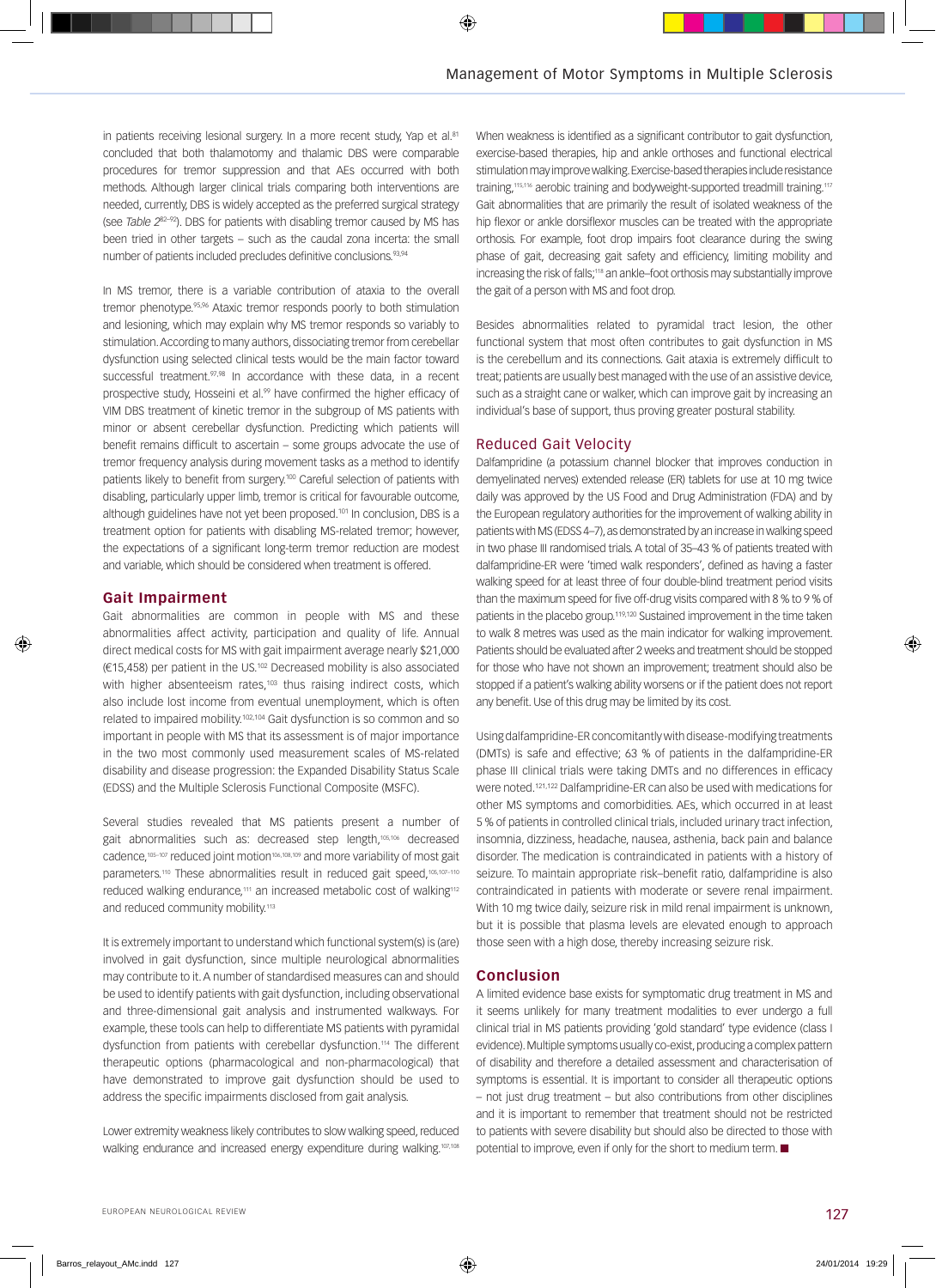# Multiple Sclerosis

- 1. Thompson A, Symptomatic management and rehabilitation in Multiple Sclerosis, *J Neurol Neurosurg Psychiatry,* 2001;71:ii22–ii27.
- 2. Lance JW, Spasticity: disordered motor control. In: Feldman RG, Young RR, Koella WP editor(s), *Symposium Synopsis,*  Chicago: Year Book Medical Publishers*,* 1980;485–94
- 3. Beard S, Hunn A, Wight J, Treatments for spasticity and pain in multiple sclerosis: a systematic review, *Health Technology Assessment*, 2003;7:1–111. 4. Rizzo MA, Hadjimichael OC, Preiningerova J, Vollmer TL,
- Prevalence and treatment of spasticity reported by multiple sclerosis patients, *Mult Scler*, 2004;10:589–95.
- 5. Ashworth B, Preliminary Trial of Carisoprodol in Multiple Sclerosis, *Practitioner*, 1964;192:540–42.
- 6. Bohannon RW, Smith MB, Inter-rater reliability of a modified
- Ashworth scale of muscle spasticity, *Phys Ther*, 1987;67:206–7. 7. Khan F, Turner-Stokes L, Ng L, et al., Multidisciplinary rehabilitation for adults with multiple sclerosis, *Cochrane Database Syst Rev*, 2007;(2):CD006036.
- 8. Khan F, Gray O, Disability management and rehabilitation for persons with multiple sclerosis, *Neural Regeneration Research,* 2010;5(4):301–9.
- 9. Pfleger CC, Flachs EM, Koch-Henriksen N, Social consequences of multiple sclerosis (1): early pension and temporary unemployment–a historical prospective cohort study, *Mult Scler*, 2010;16:121–6.
- 10. Pfleger CC, Flachs EM, Koch-Henriksen N, Social consequences of multiple sclerosis. Part 2. Divorce and separation: a historical prospective cohort study, *Mult Scler*, 2010;16:878–82.
- 11. Haselkorn JK, Loomis S, Multiple Sclerosis and Spasticity, *Phys Med Rehab Clinics North Am*, 2005;16:467–81.
- 12. Ward AB, A summary of spasticity management a treatment algorithm, *Eur J Neurol*, 2002;9:48–52.
- 13. Miller L, Mattison P, Paul L, et al., The effects of transcutaneous electrical nerve stimulation (TENS) on spasticity in multiple sclerosis. *Mult Scler*, 2007;13:527–33. 14. Kesiktas N, Paker N, Erdogan N, et al., The use of
- hydrotherapy for the management of spasticity, *Neurorehabil Neural Repair*, 2004;18:268–73.
- 15. Nordez A, Gennisson JL, Casari P, et al., Characterization of muscle belly elastic properties during passive stretching
- using transient elastography, *J Biomech*, 2008;6:2305–11. 16. Bovend'Eerdt TJ, Minelli C, Newman M, et al., The effects of stretching in spasticity: a systematic review, *Arch Phys Med Rehabil*, 2008;89:1395–406.
- 17. Fowler EG, Ho TW, Nwigwe AI, et al., The effect of quadriceps femoris muscle strengthening exercises on spasticity in
- children with cerebral palsy, *Phys Ther*, 2001;81:1215–23. 18. Ada L, Dorsch S, Canning CG, Strengthening interventions increase strength and improve activity after stroke: a systematic review, *Aust J Physiother*, 2006;52:241–8.
- 19. Brar SP, Smith MB, Nelson NL, et al., Evaluation of treatment protocols on minimal to moderate spasticity in multiple
- sclerosis, *Arch Phys Med Rehabil*, 1991;72:186–9. 20. Giovannelli M, Borriello G, Castri P, et al., Early physiotherapy after injection of botulinum toxin increases the beneficial effects on spasticity in patients with multiple sclerosis, *Clin Rehabil*, 2007;21:331–7.
- 21. Amatya B, Khan F, La Mantia L, et al., Non-pharmacological interventions for spasticity in Multiple Sclerosis (Review), *Cochrane Database Syst Rev*, 2013;2:CD009974.
- 22. Shakespeare D, Boggild, Young CA, Anti-spasticity agents for multiple sclerosis (Review), *Cochrane Database Syst Rev*, 2009;1.
- 23. Paisley S, Beard S, Hunn A, Wight J, Clinical effectiveness of oral treatments for spasticity in multiple sclerosis: a systematic review, *Mult Scler*, 2002;8:319:329.
- 24. Feldman RG, Kelly-Hayes M, Conomy JP, Foley JM, Baclofen for spasticity in multiple sclerosis. Double-blind crossover
- and three-year study, *Neurology*, 1978;28:1094–8. 25. Sawa GW, Paty DW, The use of baclofen in treatment of spasticity in multiple sclerosis, *J Can Sci Neurol*, 1979;6:351–4. 26. Stien R, Nordal HJ, Oftedal SI, Slettebo M, The treatment of
- spasticity in multiple sclerosis: a double-blind trial of a new anti-spastic drug tizanidine compared with baclofen, *Acta Neurol Scand*, 1987;75:190–94.
- 27. Bass B, Weinshenker G, Rice J, et al., Tizanidine versus baclofen in the treatment of spasticity in patients with multiple sclerosis, *Can J Neurol Sci*, 1988;15:15–19.
- 28. Smith C, Birnbaum G, Carter JL, et al., Tizanidine treatment of spasticity caused by multiple sclerosis: results of a double-blind, placebo-controlled trial. US Tizanidine Study Group,
- *Neurology*, 1994;44:S34–42. 29. Cartlidge NE, Hudgson P, Weightman D, A comparison of baclofen and diazepam in the treatment of spasticity, *J Neurol Sci*, 1974;23:17–24.
- 30. Schmidt RT, Lee RH, Spehlmann R, Comparison of dantrolene sodium and diazepam in the treatment of spasticity, *J Neurol*
- *Neorosurg Psychiatry*, 1976;39:350–56. 31. Gelenberg AJ, Poskanzer DC, The effect of dantrolene sodium on spasticity in multiple sclerosis, *Neurology*, 1973;23:1313–15.
- 32. Cutter NC, Scott DD, Johnson JC, Whiteneck G, Gabapentin effect on spasticity in multiple sclerosis: a placebocontrolled, randomized trial, *Arch Phys Med Rehabil*, 2000;81:164–69.
- 33. Khan OA, Olek MJ, Clonidine in the treatment of spasticity in patients with multiple sclerosis [letter], *J Neurol*, 1995;242:712– 13.
- 34. Milligan NM, Newcombe R, Compston DAS, A double-blind controlled trial of high dose methylprednisolone in patients with multiple sclerosis: 1. Clinical effects, *J Neurol Neurosurg Psychiatry*, 1987;50:511–16.

128

- 35. Medicines and Healthcare Products Regulatory Agency (MHRA). Public Information Report on Sativex Oromucosal Spray: UK/H/961/01/ DC. 2007. Available at: http://www.mhra. gov.uk/NewsCentre/ CON2033380 (accessed 16 April 2013).
- 36. Collin C, Ehler E, Waberzinek G, et al., A double-blind, randomized, placebo-controlled, parallel-group study of Sativex, in subjects with symptoms of spasticity due
- multiple sclerosis, *Neurol Res*, 2010;32(5):451–9. 37. Novotna A, Mares J, Ratcliffe S, et al., A randomized, double-blind, placebo-controlled, parallel-group, enriched-design study of nabiximols\* (Sativex®), as add-on therapy, in subjects with refractory spasticity caused by multiple sclerosis, *Eur J Neurol,* 2011;18(9):1122–31.
- 38. Penn RD, Savoy SM, Corcos D, et al., Intrathecal baclofen for severe spasticity, *N Engl J Med*, 1989;320:1517–21.
- 39. Hyman N, Barnes M, Bhakta B, et al., Botulinum toxin (Dysport) treatment of hip adductor spasticity in multiple sclerosis: a prospective, randomised, double blind, placebo controlled, dose ranging study, *J Neurol Neurosurg*
- *Psychiatry,* 2000;68:707–712. 40. Koch M, Mostert J, Heersema D, De Keyser J, Tremor in Multiple Sclerosis, *J Neurol*, 2007;254:133–45.
- 41. Alusi SH, Worthington J, Glickman S, Bain PG, A study of tremor in multiple sclerosis, *Brain*, 2001;124:720–30.
- 42. Pittock SJ, McClelland RL, Mayr WT, et al., Prevalence of tremor in multiple sclerosis and associated disability in the
- Olmsted County population, *Mov Disord,* 2004;19:1482–5. 43. Alusi SH, Worthington J, Glickman S, Bain PG, Tremor in multiple sclerosis, *J Neurol Neurosurg Psychiatry*, 1999;66:131–4.
- 44. Carpenter MB, Anatomic degenrations and physiologic<br>effects resulting from localized lesions of the red nucleus,<br>*J Comp Neurol*, 1956;105:195–239.<br>45. Carpenter MB, Hanna GR, Effects of thalamic lesions upon
- cerebellar dyskinesia in the rhesus monkey, *J Comp Neurol,* 1962;119127–47.
- 46. Ferraro A, Barrera SE, The effects of lesions of the superior cerebellar peduncle in the Macacus rhesus monkey, *Bull Neur Inst NY,* 1936;5:165–79.
- 47. Walker AE, Boterrel EH, The syndrome of the superior cerebellar peduncle, *Brain*, 1937;60:327–41. 48. Fahn S, Tolosa E, Marin C, Clinical rating scale for tremor.
- In: Jankovic J, Tolosa E (eds), *Parkinson's disease and movement disorders*, Baltimore: Urban and Schwarzenberg, 1988;225–34.
- 49. Feys P, Helsen W, Liu X, et al., Effects of peripheral cooling on intention tremor in multiple sclerosis, *J Neurol Neurosurg Psychiatry*, 2005;76:373–9.
- 50. Albrecht H, Schwecht M, Pollmann W, et al., Local ice application in therapy of kinetic limb ataxia. Clinical assessment of positive treatment effects in patients with multiple sclerosis, *Nervenarzt*, 1998;69:1066–73.
- 51. Koller WC, Pharmacologic trials in the treatment of cerebellar tremor, *Arch Neurol*, 1984;41:280–81.
- 52. Bozek CB, Kastrukoff LF, Wright JM, et al., A controlled trial of isoniazid therapy for action tremor in multiple sclerosis,
- *J Neurol*, 1987;234:36–9. 53. Hallett M, Lindsey JW, Adelstein BD, Riley PO, Controlled trial of isoniazid therapy for severe postural cerebellar tremor in multiple sclerosis, *Neurology*, 1985;35:1374–7.
- 54. Francis DA, Grundy D, Heron JR, The response to isoniazid of action tremor in multiple sclerosis and its assessment using polarised light goniometry, *J Neurol Neurosurg Psychiatry*, 1986;49:87–9. 55. Duquette P, Pleines J, du Souich P, Isoniazid for tremor
- in multiple sclerosis: a controlled trial, *Neurology*, 1985;35:1772–5.
- 56. Morrow J, McDowell H, Ritchie C, Patterson V, Isoniazid and action tremor in multiple sclerosis, *J Neurol Neurosurg Psychiatry*, 1985;48:282–3.
- 57. Sechi GP, Zuddas M, Piredda M, et al., Treatment of cerebellar tremors with carbamazepine: a controlled trial with long-
- term follow-up, *Neurology*, 1989;39:1113–15. 58. Rice GP, Lesaux J, Vandervoort P, et al., Ondansetron, a 5-HT3 antagonist, improves cerebellar tremor, *J Neurol Neurosurg Psychiatry*, 1997;62:282–4. 59. Gbadamosi J, Buhmann C, Moench A, Heesen C, Failure of
- ondansetron in treating cerebellar tremor in MS patients–an open-label pilot study, *Acta Neurolog Scand*, 2001;104:308–11.
- Monaca-Charley C, Stojkovic T, Duhamel A, et al., Doubleblind crossover study with dolasetron mesilate, a 5-HT3 receptor antagonist in cerebellar syndrome secondary to multiple sclerosis, *J Neurol*, 2003;250:1190–94.
- 61. Zajicek J, Fox P, Sanders H, et al., Cannabinoids for treatment of spasticity and other symptoms related to multiple sclerosis (CAMS study): multicentre randomised placebocontrolled trial, *Lancet*, 2003;362:1517–26.
- 62. Fox P, Bain PG, Glickman S, et al., The effect of cannabis on tremor in patients with multiple sclerosis, *Neurology*, 2004;62:1105–1109.
- 63. Wade DT, Makela P, Robson P, et al., Do cannabis based medicinal extracts have general or specific effects on symptoms in multiple sclerosis? A double-blind, randomized, placebo-controlled study on 160 patients, *Mult Scler*, 2004;10:434–41.
- Mandler RN, Choi JM, Kingery ER, Barber AM, Levetiracetam (Keppra) improves cerebellar tremor in Multiple Sclerosis, *Neurology*, 2003;60:A479.
- 65. Striano P, Coppola, A Vacca, G, et al., Levetiracetam for
- cerebellar tremor in multiple sclerosis: an open-label pilot<br>tolerability and efficacy study, *J Neurol*, 2006;253:762–6.<br>66. Feyes P, D'hooge MB, Nagels G, Helsen WF, The effect<br>of levetiracetam on tremor severity and fun patients with multiple sclerosis, *Mult Scler*, 2009;15:371–8.
- Sechi G, Agnetti V, Sulas FM, et al., Effects of topiramate in patients with cerebellar tremor, *Prog Neuropsychopharmacol Biol Psychiatry*, 2003;27:1023–7. 68. Schroeder A, Linker RA, Lukas C, et al., Successful treatment
- of cerebellar ataxia and tremor in multiple sclerosis with topiramate: a case report, *Clin Neuropharmacol*,
- 2010;33(6):317–18.<br>
69. Van Der Walt A, Sung S, Spelman T, et al., A double-blind,<br>
van Der Walt A, Sung S, Spelman T, et al., A double-blind,<br>
randomized, controlled study of botulinum toxin type A in<br>
MS-related tremor,
- 
- 71. Kandel EI, Hondcarian OA, Surgical treatment of the hyperkinetic form of multiple sclerosis, *Acta Neurol (Napoli)*, 1985;7:345–7.
- 72. Shahzadi S, Tasker RR, Lozano A, Thalamotomy for essential and cerebellar tremor, *Stereotact Funct Neurosurg*, 1995;65:11–17.
- Bittar RG, Hyam J, Nandi D, et al., Thalamotomy versus thalamic stimulation for multiple sclerosis tremor, *J Clin Neurosci,* 2005;12:638–42.
- 74. Torres CV, Moro E, Lopez-Rios AL, et al., Deep brain stimulation of the ventral intermediate nucleus of the thalamus for tremor in patients with multiple sclerosis,
- *Neurosurgery*, 2010;67:646–651; discussion 51. 75. Wishart HA, Roberts DW, Roth RM, et al., Chronic deep brain stimulation for the treatment of tremor in multiple sclerosis review and case reports, *J Neurol Neurosurg Psychiatry*,
- 2003;74:1392–7. 76. Hooper J, Whittle IR, Long-term outcome after thalamotomy for movement disorders in multiple sclerosis, *Lancet*,
- 1998;352:1984.<br>The vathasan W, Schweder P, Joint C, et al., Permanent tremor<br>reduction during thalamic stimulation in multiple sclerosis,<br>*I Neurol Neurosurg Psychiatry*, 2011;82:419–22.<br>T8. Hassan A, Anskog JE, Rodriguez
- therapy for multiple sclerosis tremor: a 12-year follow-up study, *Eur J Neurol,* 2012;19:764–8.
- 79. Schuurman PR, Bosch DA, Bossuyt PM, et al., A comparison of continuous thalamic stimulation and thalamotomy for
- suppression of severe tremor, *N Engl J Med*, 2000;342:461–8. 80. Bittar RG, Hyam J, Nandi D, et al., Thalamotomy versus thalamic stimulation for multiple sclerosis tremor, *J Clin Neurosci*, 2005;12:638–42.
- 81. Yap L, Kouyialis A, Varma TR, Stereotactic neurosurgery for disabling tremor in multiple sclerosis: thalamotomy or deep
- brain stimulation?, *Br J Neurosurg*, 2007;21:349–54. 82. Nguyen JP, Degos JD, Thalamic stimulation and proximal
- tremor a specific target in the nucleus ventrointermedius<br>thalami, *Arch Neurol*, 1993;50(5):498-500.<br>Siegfried J, Lippitz B, Chronic electrical stimulation of the<br>VL-VPL complex and of the pallidum in the treatment of movement disorders: personal experience since 1982, *Stereotact Func Neurosurg*, 1994;62(1–4):71–75.
- 84. Benabid AL, Pollak P, Gao D, et al., Chronic electrical stimulation of the ventralis intermedius nucleus of the thalamus as a treatment of movement disorders, *J Neurosurg*, 1996;84(2):203–14.
- 85. Geny C, Nguyen JP, Pollin B, et al., Improvement of severe postural cerebellar tremor in multiple sclerosis by chronic
- thalamic stimulation, *Mov Disord,* 1996;11(5):489–94. 86. Montgomery EB Jr, Baker KB, Kinkel RP, et al., Chronic thalamic stimulation for the tremor of multiple sclerosis, *Neurology*, 1999;53(3):625–8. 87. Schulder M, Sernas T, Mahalick D et al., Thalamic stimulation
- in patients with multiple sclerosis, *Stereotact Funct*
- *Neurosurg*, 1999;72(2–4):196–201. 88. Taha JM, Janszen MA, Favre J, Thalamic deep brain
- stimulation for the treatment of head, voice, and bilateral<br>limb tremor, *J Neurosurg*, 1999;91(1):68–72.<br>89. Krauss JK, Simpson RK Jr, Ondo WG, et al., Concepts and methods in chronic thalamic stimulation for treatment of tremor: technique and application, *Neurosurgery*,
- 2001;48(3):535–41. 90. Matsumoto J, Morrow D, Kaufman K, et al., Surgical therapy<br>for tremor in multiple sclerosis: an evaluation of outcome<br>measures, *Neurology*, 2001;57(10):1876–82.<br>91. Berk C, Carr J, Sinden M, et al., Thalamic deep brai
- stimulation for the treatment of tremor due to multiple sclerosis: a prospective study of tremor and quality of life,
- *J Neurosurg*, 2002;97(4):815–20. 92. Schuurman PR, Bosch DA, Merkus MP, Speelman JD, Long-term follow-up of thalamic stimulation versus thalamotomy for tremor suppression, *Mov Disord*, 2008;23(8):1146–53.
- 93. Plaha P, Khan S, Gill SS, Bilateral stimulation of the caudal zona incerta nucleus for tremor control, *J Neurol Neurosurg*
- *Psychiatry*, 2008;79(5):504–13. 94. Nandi D, Chir M, Liu X, et al., Electrophysiological confirmation of the zona incerta as a target for surgical treatment of disabling involuntary arm movements in multiple sclerosis: use of local field potentials, *J Clin Neurosci*, 2002;9(1):64–8.
- 95. Liu X, Miall C, Aziz TZ, et al., Analysis of action tremor and impaired control of movement velocity in multiple sclerosis during visually guided wrist-tracking tasks, *Mov Disord*,
- 1997;12:992–9. 96. Liu X, Aziz TZ, Miall RC, et al., Frequency analysis of involuntary movements during wrist tracking: a way to identify MS patients with tremor who benefit from thalamotomy, *Stereotact Funct Neurosurg*, 2000;74:53–62.
- 97. Geny C, Nguyen JP, Pollin B, et al., Improvement of severe postural cerebellar tremor in multiple sclerosis by chronic thalamic stimulation, *Mov Disord*, 1996;11:489–94.
- Romanelli P, Bronte-Stewart H, Courtney T, Heit G, Possible